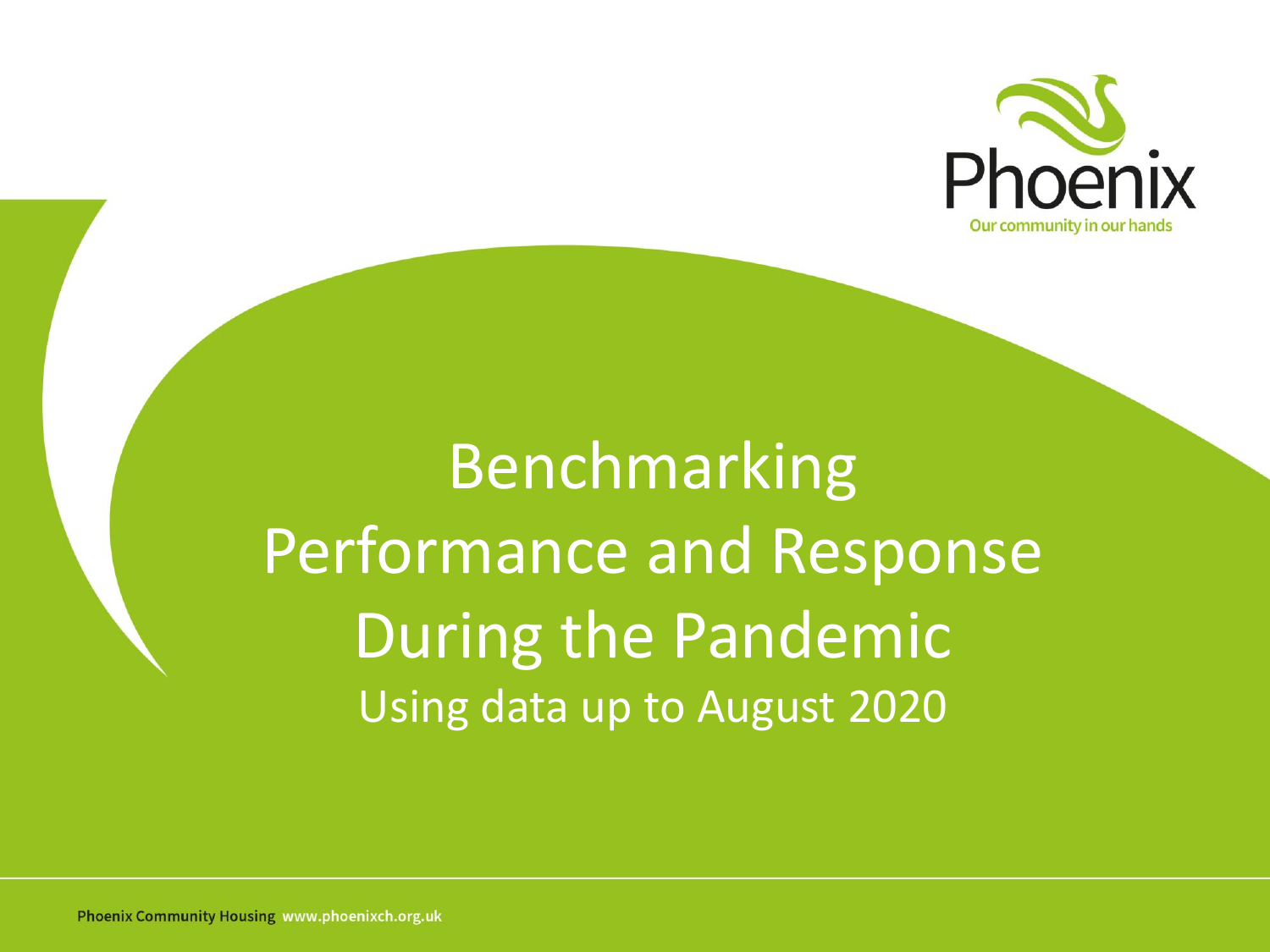# Regulator reports on Compliance

August report back from the Regulator (Graph summarising position of all providers- next page):



### Overall- "Delivery of services is stable".

- The number of providers completing all statutory gas safety checks rose substantially and more fire compliance, asbestos, electrical, legionella and lift checks being completed.
- Access to properties continued to improve.
- On care and support, face-to-face support services resuming, and communal areas reopened.
- Providers with backlogs in repairs and health and safety checks were improving overall
- In areas with local lockdowns, a small number of providers reverted to an emergency-only repairs and reported increasing backlogs in health and safety checks.

### Repairs

- Majority of providers working through backlogs of non-emergency repairs and noted repair reporting continued to revert to normal levels.
- Some Providers extended normal response times for routine repairs
- Some providers reported cleared backlogs of routine repairs

### Future and potential second wave

• Many providers preparing by increasing stocks of personal protective equipment (PPE) and other materials, carrying out health and safety checks earlier than scheduled, and making contingency plans to address any staffing pressures.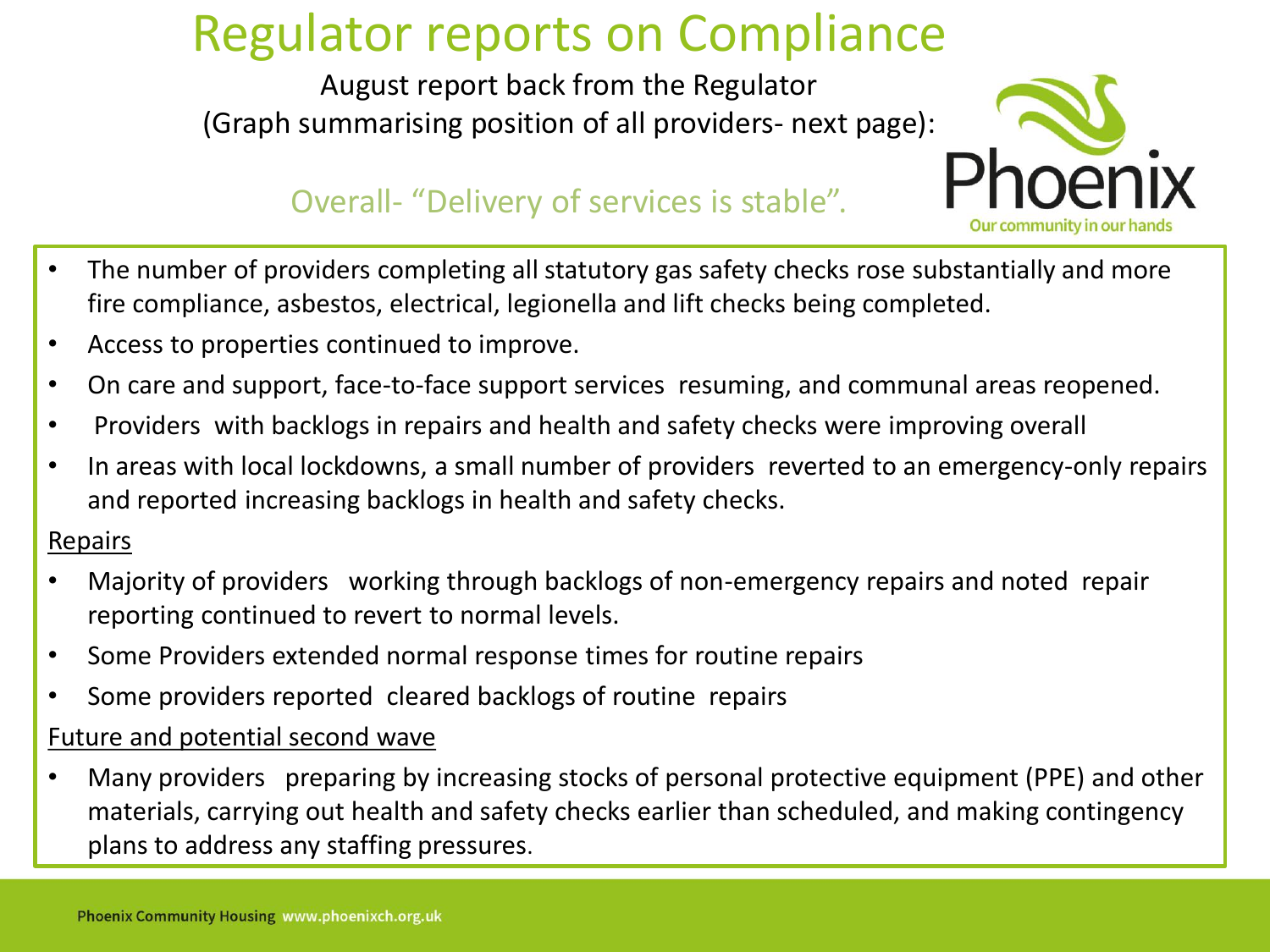## COMPLIANCE ALL PROVIDERS

#### Survey responses for July and August (as a % of total submissions)



100%





The Stars  $\bigstar$ indicate where Phoenix is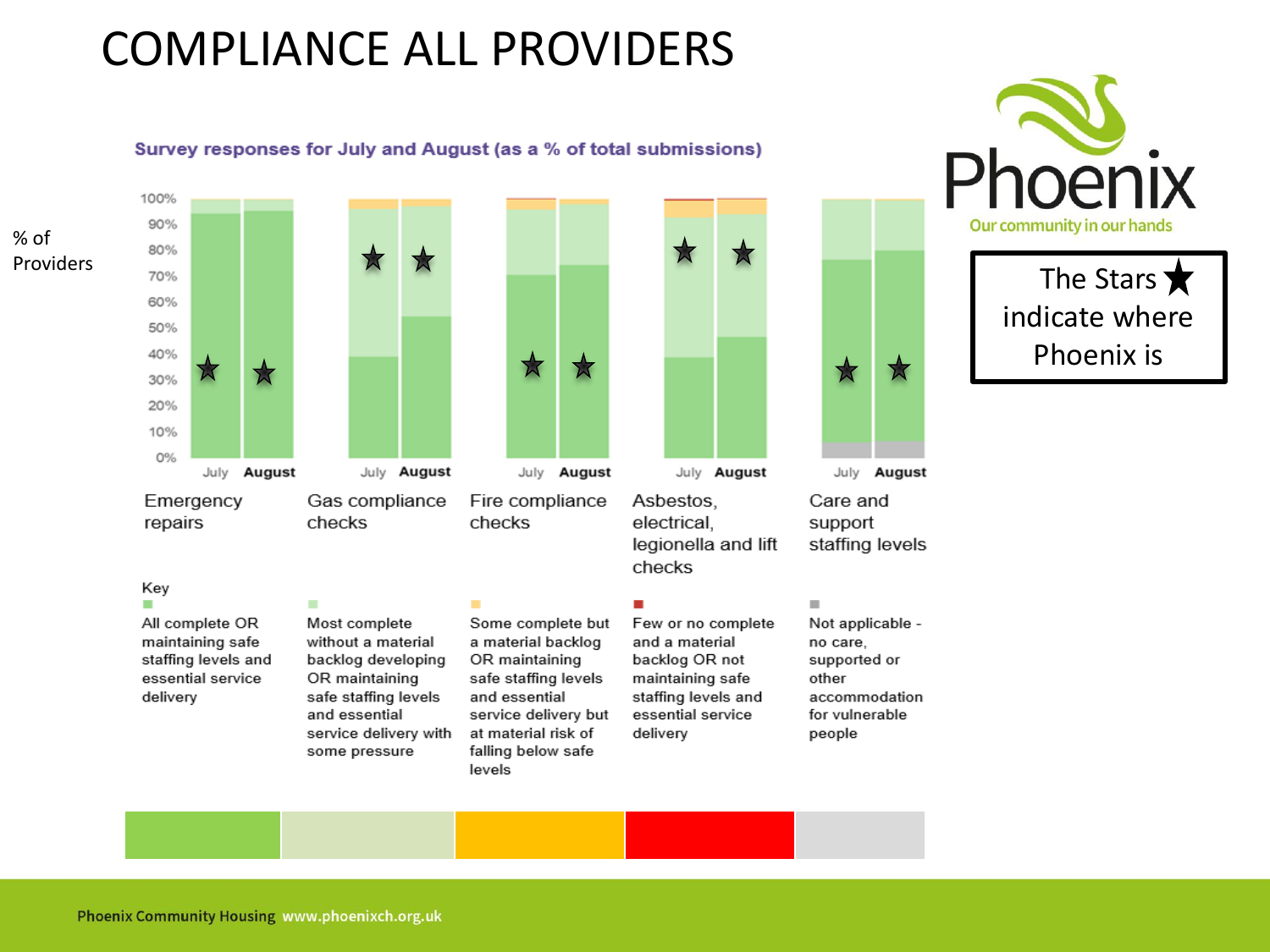### BENCHMARKING – Housemark



The data in this report has been produced by HouseMark for participating landlords only. So must not be shared outside phoenix without their agreement.

The data is based on figures supplied by 140 social housing providers for July 2020, including Phoenix. Together we represent:

- Around 45,000 employees
- Over 1.4 million social housing properties

Participating landlords included housing associations, local authorities and ALMOs operating across the whole of the UK

The benchmarking data is presented alongside our data

Boxes in green contain Phoenix data

Boxes in purple contain Housemark data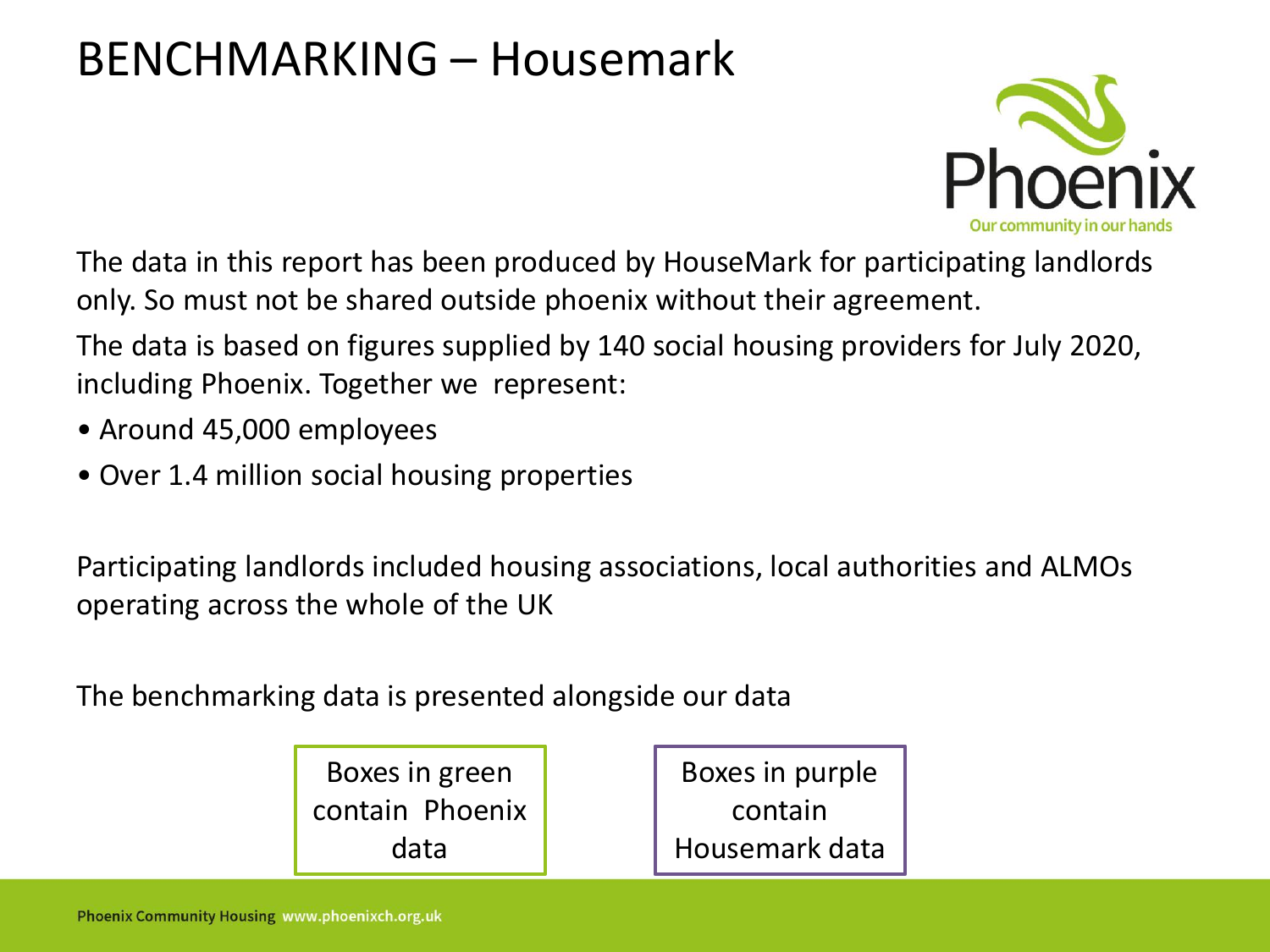### INCOME COLLECTION- Benchmarked





*"While the pattern of month-on-month stability is evident across the country, arrears rates for landlords in London and Scotland tend to be 2-3 percentage points higher than other locations".*  (Housemark Aug 2020)

### Rent Arrears at Phoenix

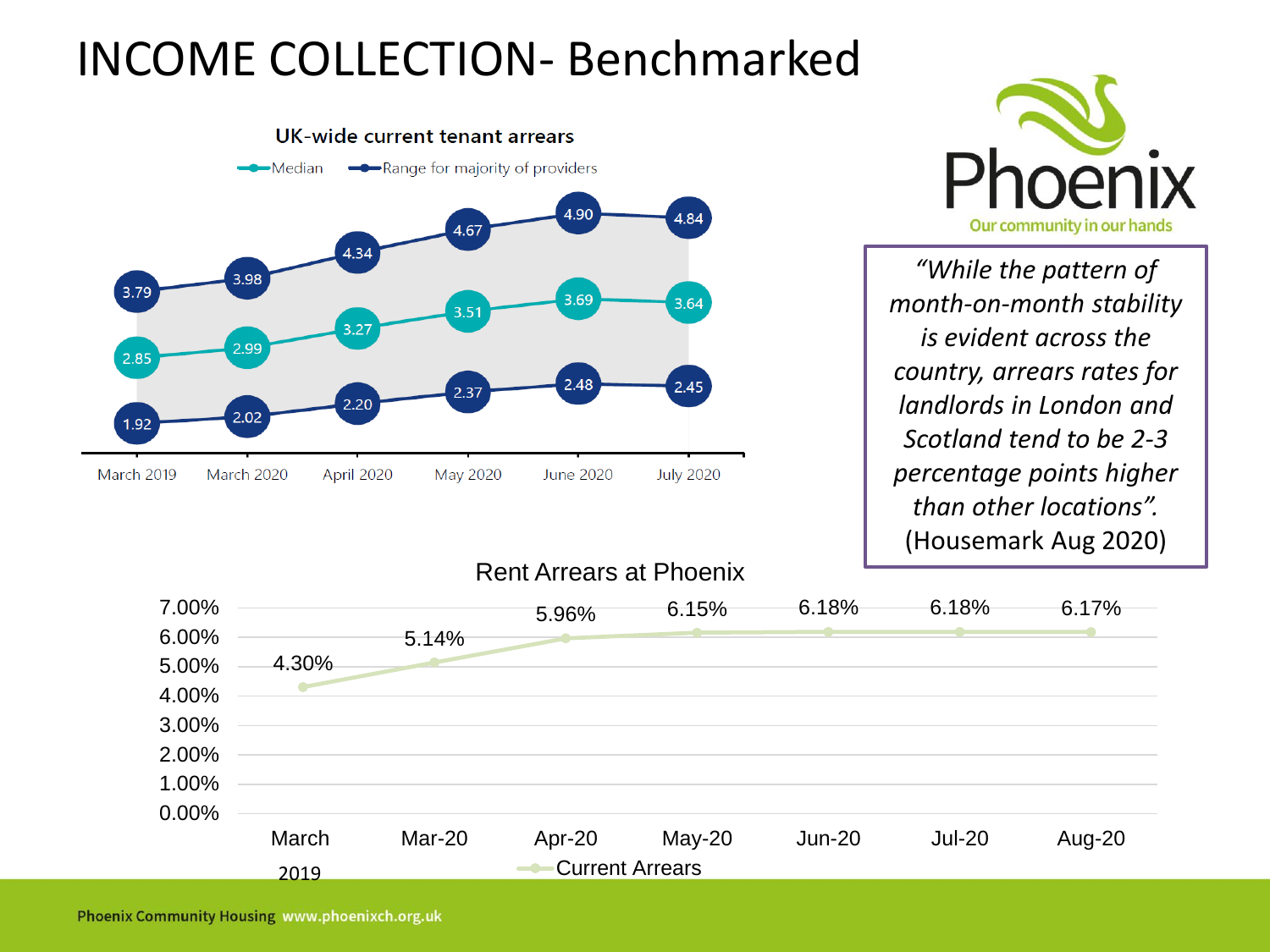## INCOME COLLECTION- Phoenix

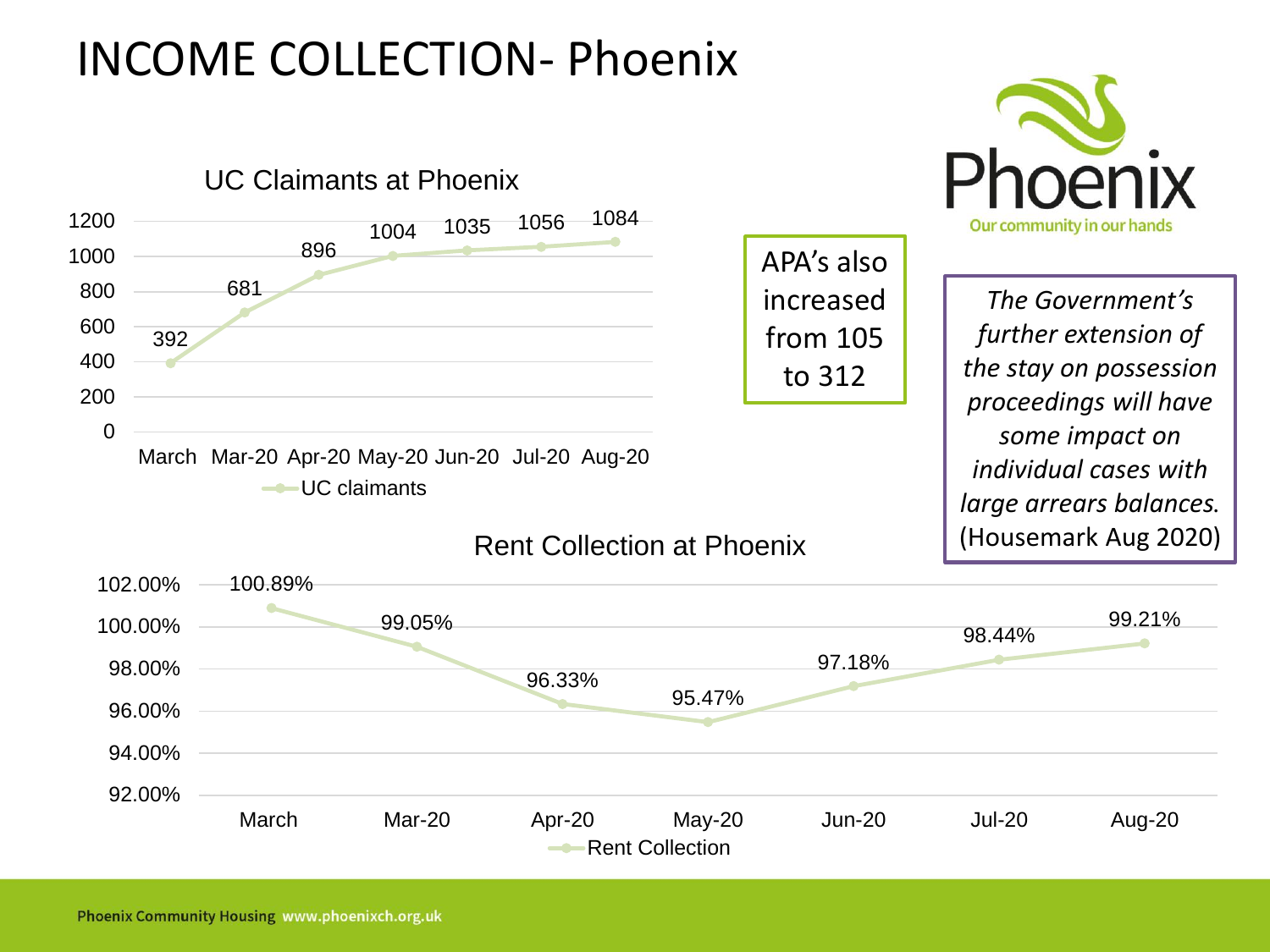## GAS SAFETY - Benchmarked



At the end of August we had 9 homes without a valid gas safety certificate, (99.83%) this peaked at 34 (99.36%) at the end of May.

Phoenix has corporately prioritised landlord safety compliance throughout the pandemic, restructured how we work, taken advice from experts and in areas of non-compliance taken a risk-based approach.



*"It is important that landlords can provide assurance to boards and regulators that overall compliance is being monitored and managed appropriately. Successful landlords have been quick to adapt procedures to the changing environment and ensure that access arrangements are tailored to suit the needs of the tenant".*  (Housemark August 2020)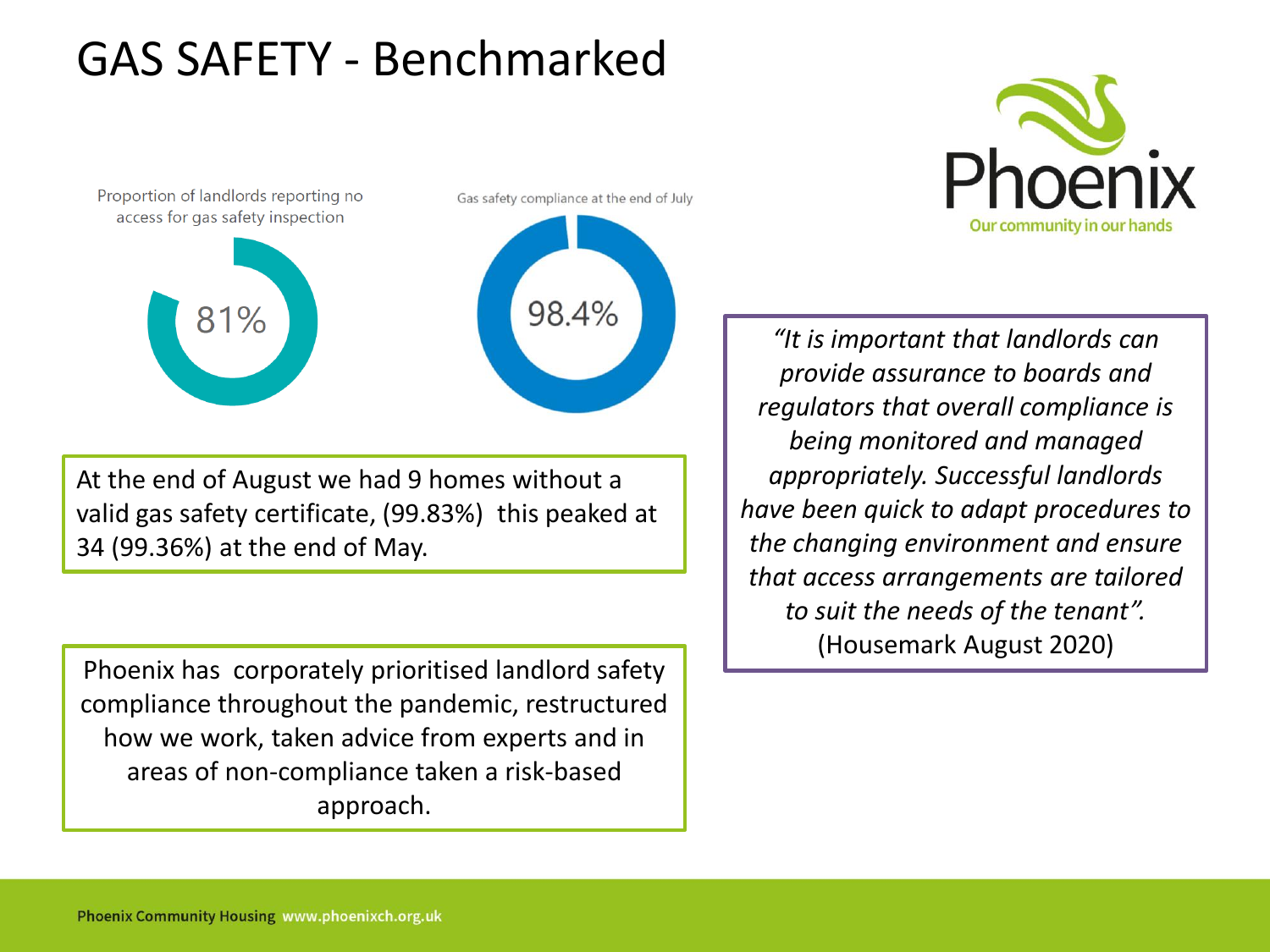### REPAIRS- Benchmarked



*"We anticipate that the backlog of repairs will not be cleared for much of the sector until the end of March 2021. In order for the backlog to be cleared by the end of December, the average completion rate would need to increase to 150%.*" (Housemark Aug 2020) **At end of August Phoenix** 



*"We estimate there to be 2.6 million jobs to be completed across the sector. This is based on both the number of repairs that have already been reported but are yet to be completed and the repairs which tenants have not yet reported due to services being paused and their own sentiment".* (Housemark Aug 2020)

had a back log of 249 repairs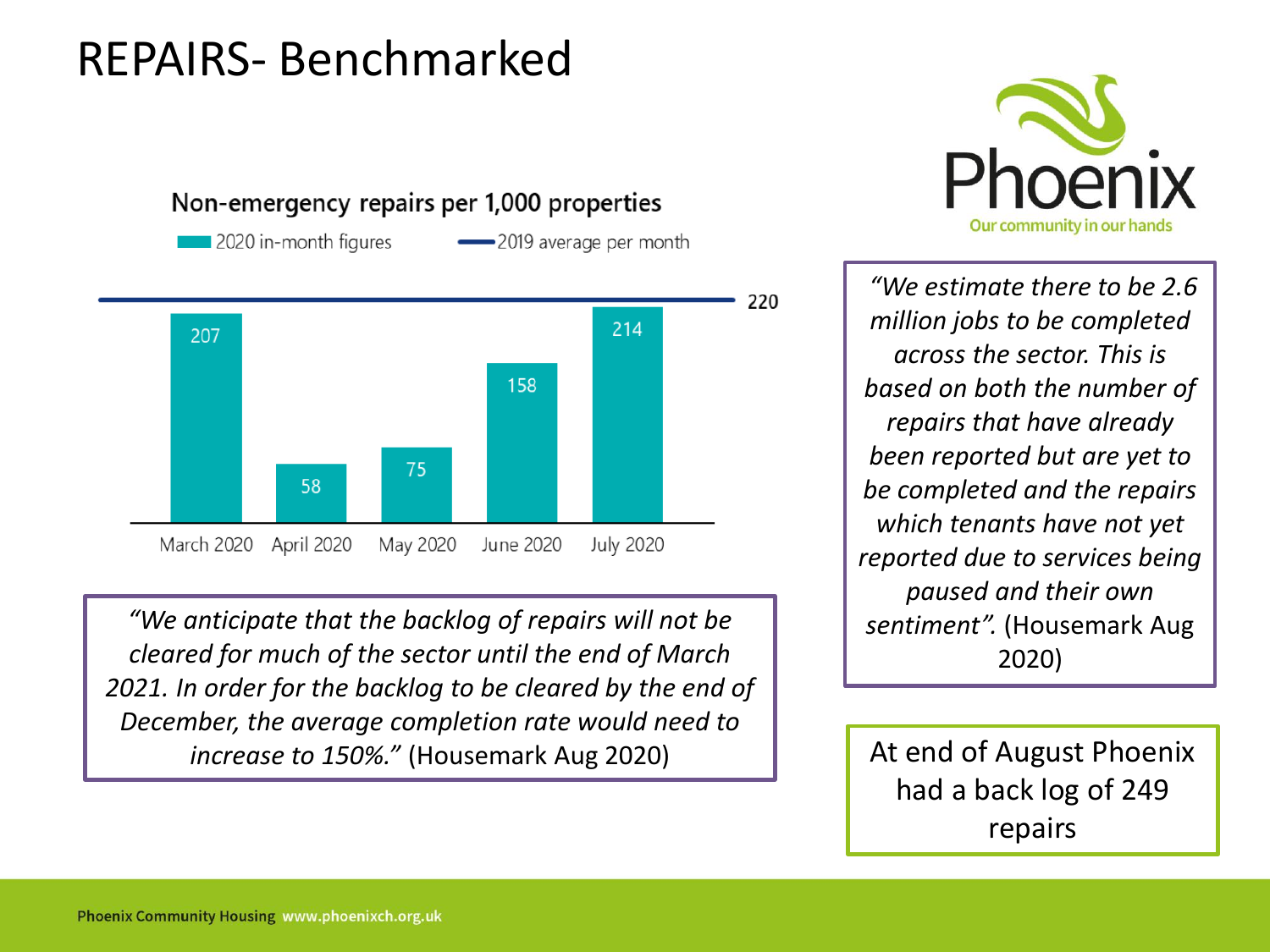# LETTINGS - Benchmarked

#### Social housing lettings per month UK-wide estimates



Properties vacant and available to let



### Stock vacant and available for letting





*While lettings levels are returning to pre-pandemic levels, we are still recording historically high numbers of vacant properties – waiting to be relet. Throughout 2019/20, we recorded vacant and available to let rates of between 0.5-0.6% of all stock*  (Housemark Aug 2020)

Phoenix had 33 properties vacant and available for letting after minor repairs, at the end of August.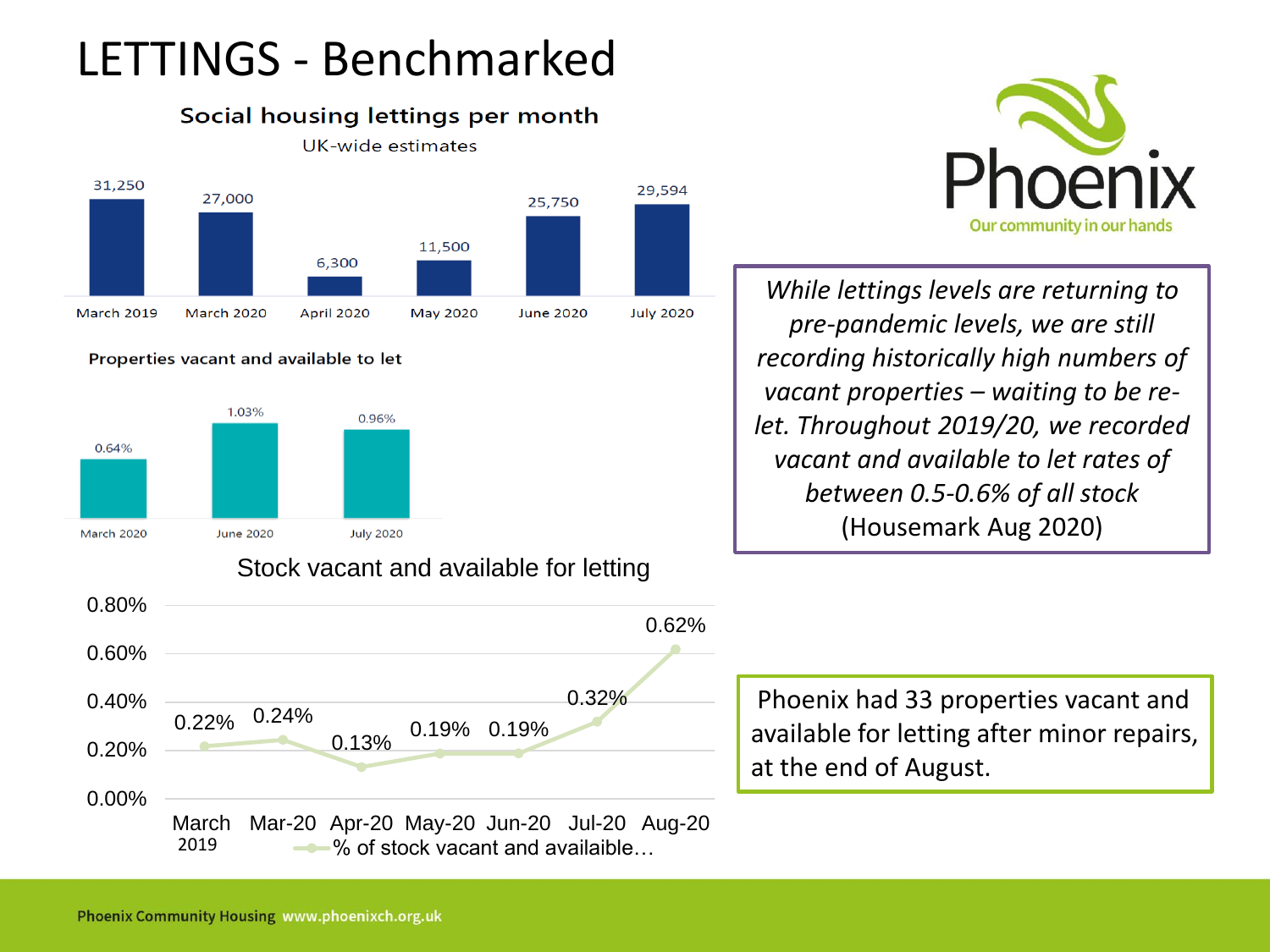## LETTINGS - Benchmarked



Our community in our hands

Phoenix has historically performed at upper quartile for rent loss due to voids.

### Rent loss due to voids



The increase in voids at the end August reflects a peak in new voids in July (12) and August(22) as well as challenges completing works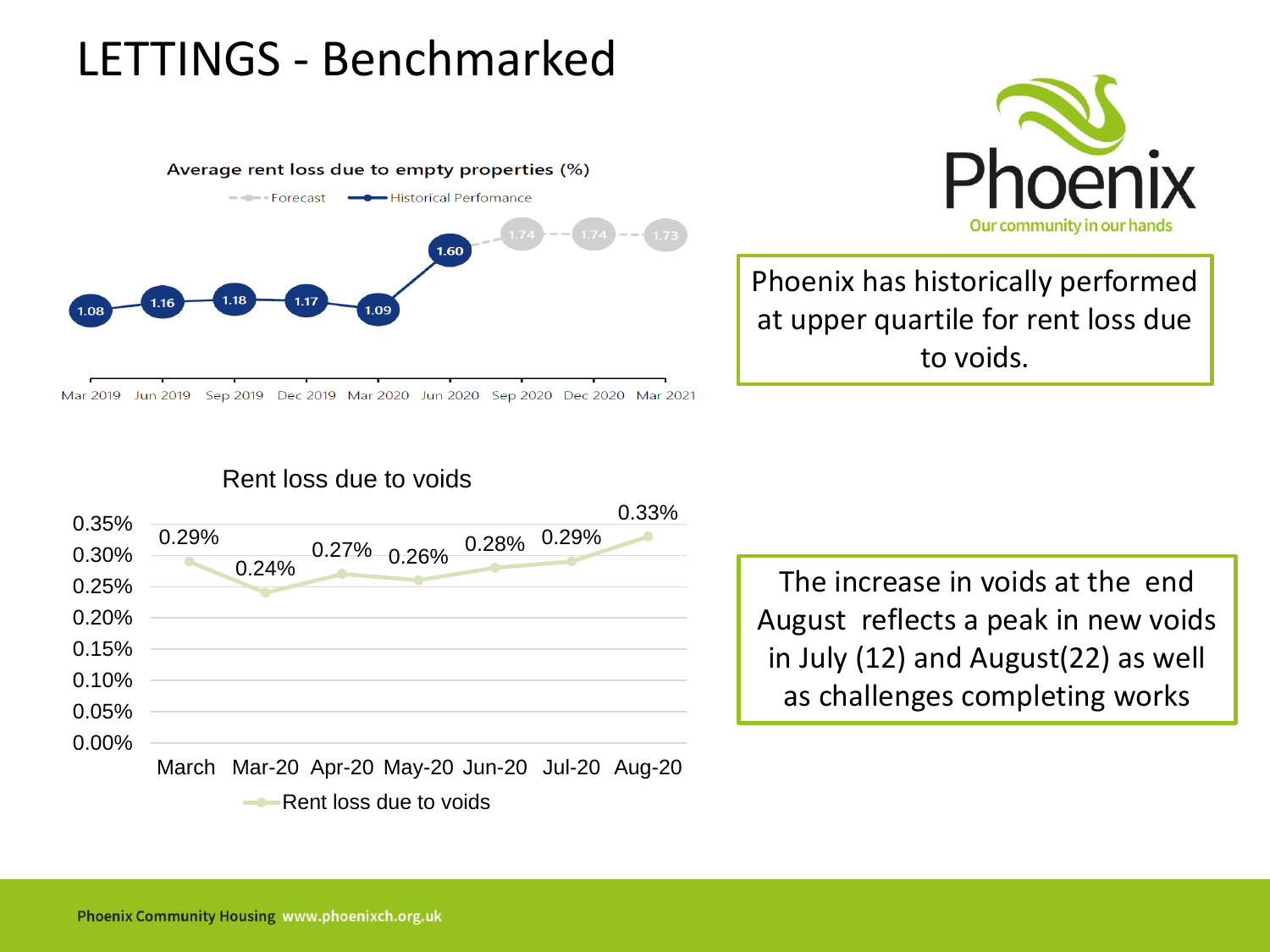### ASB - Benchmarked

ASB cases per 1,000 properties 2020



### New ASB cases per 1000 homes

![](_page_10_Figure_4.jpeg)

![](_page_10_Picture_5.jpeg)

Phoenix has a historically low number of ASB

Phoenix had 164 ASB cases open at the end of August. This would be 30.8 per 1000 homes and compares to 18.7 at the end of March 2020

*"Our cost data shows that a typical ASB case costs around £750, so a typical landlord managing 10,000 properties recording a 50% increase in cases across the year could expect costs to rise by over £200,000 – mainly for additional staff time, but also for court costs and specialist evidence gathering equipment".* Housemark Aug 2020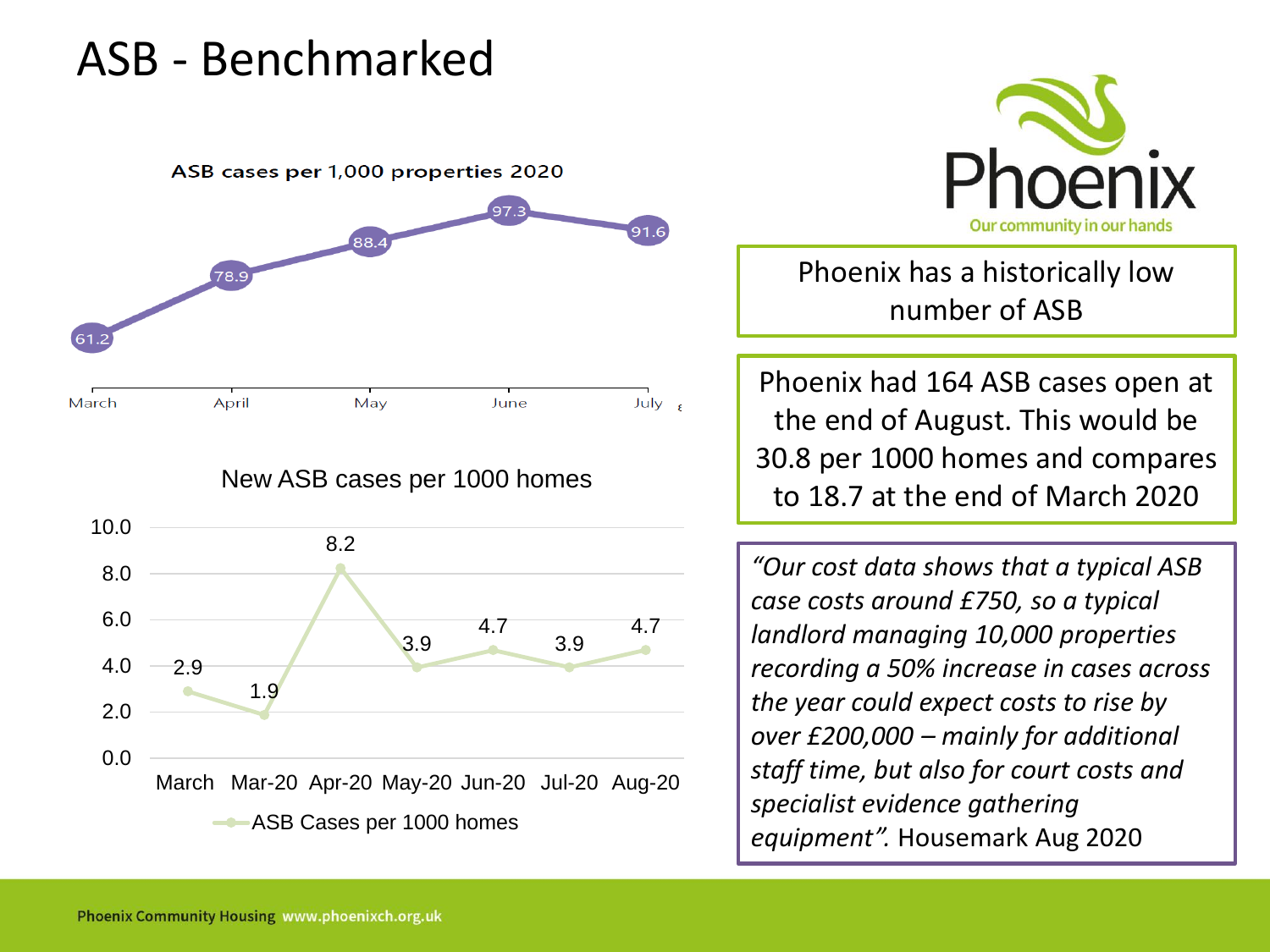# Digitalisation- Benchmarked

### Impact of pandemic on organisations' digitalisation

Pandemic has accelerated digitalisation

Digital practices already embedded

Pandemic has prompted digitalisation

Digital transformation is not a priority

![](_page_11_Figure_6.jpeg)

![](_page_11_Picture_7.jpeg)

"*Almost 40% of the sector has seen accelerated development of resident portals or Apps during the pandemic"* (Housemark Aug 2020)

Like the majority of peers, at Phoenix, we have accelerated our digitalisation

![](_page_11_Figure_10.jpeg)

#### Digital transformation themes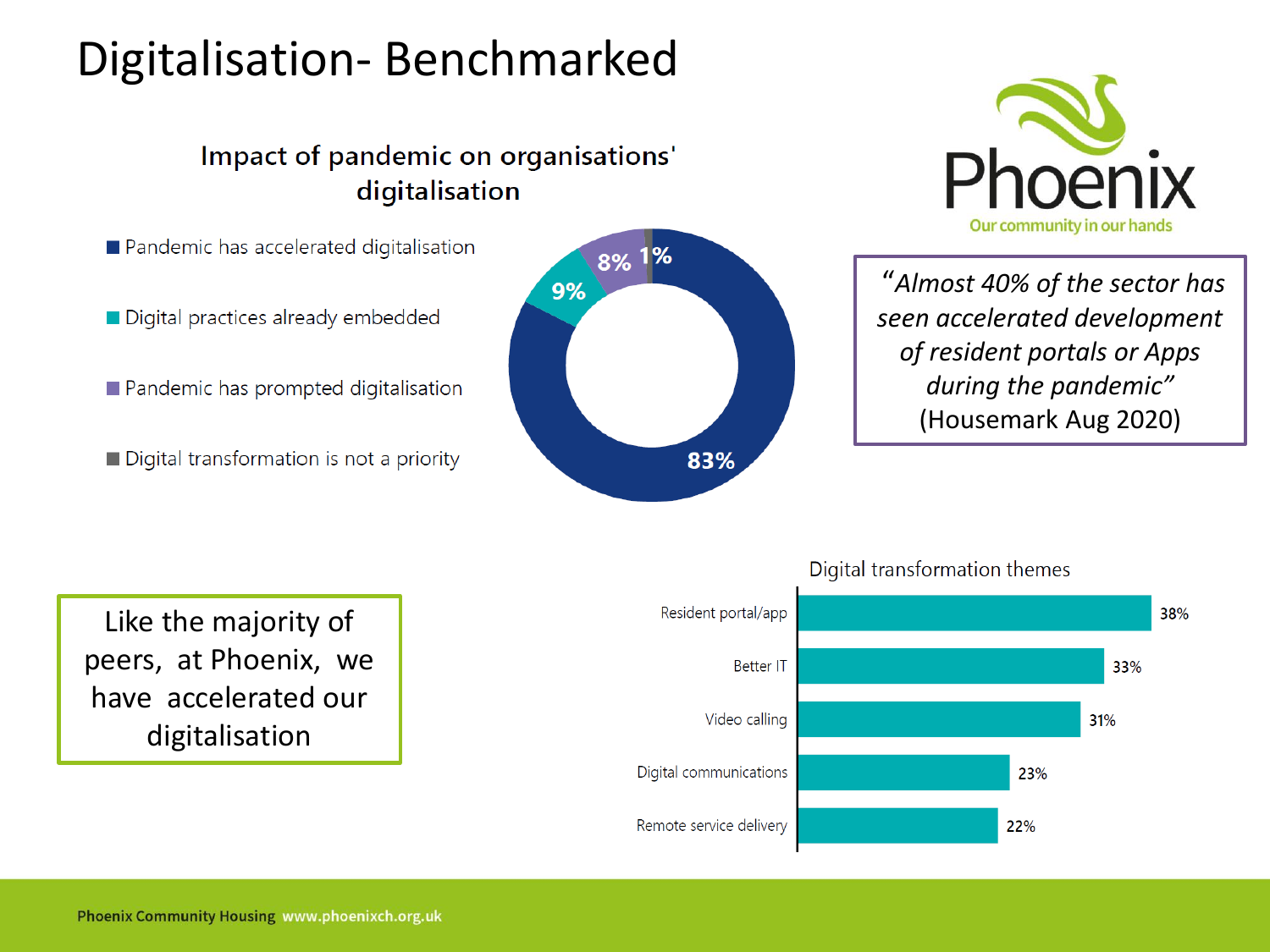# Staffing - Benchmarked

#### **Staffing breakdown**

Key front-line staff

Staff distance working

■ Staff not working (e.g. due to furlough leave) ■ Staff off-sick (all reasons)

#### **March**

![](_page_12_Figure_6.jpeg)

Before the pandemic, ONS\* estimates showed that only 14% of people in employment regularly worked from home. (Housemark Aug 2020)

\*Office of National Statistics

![](_page_12_Picture_9.jpeg)

*"As the new normal model of service delivery starts to take shape, we are seeing that working from home, at least for part of the week, is becoming embedded as standard practice for office-based staff"*  (Housemark Aug 2020)

#### Organisational approach to future office working

Expect a return to 4% 13% normal office working Embrace home working for some staff Embrace home working completely 83%